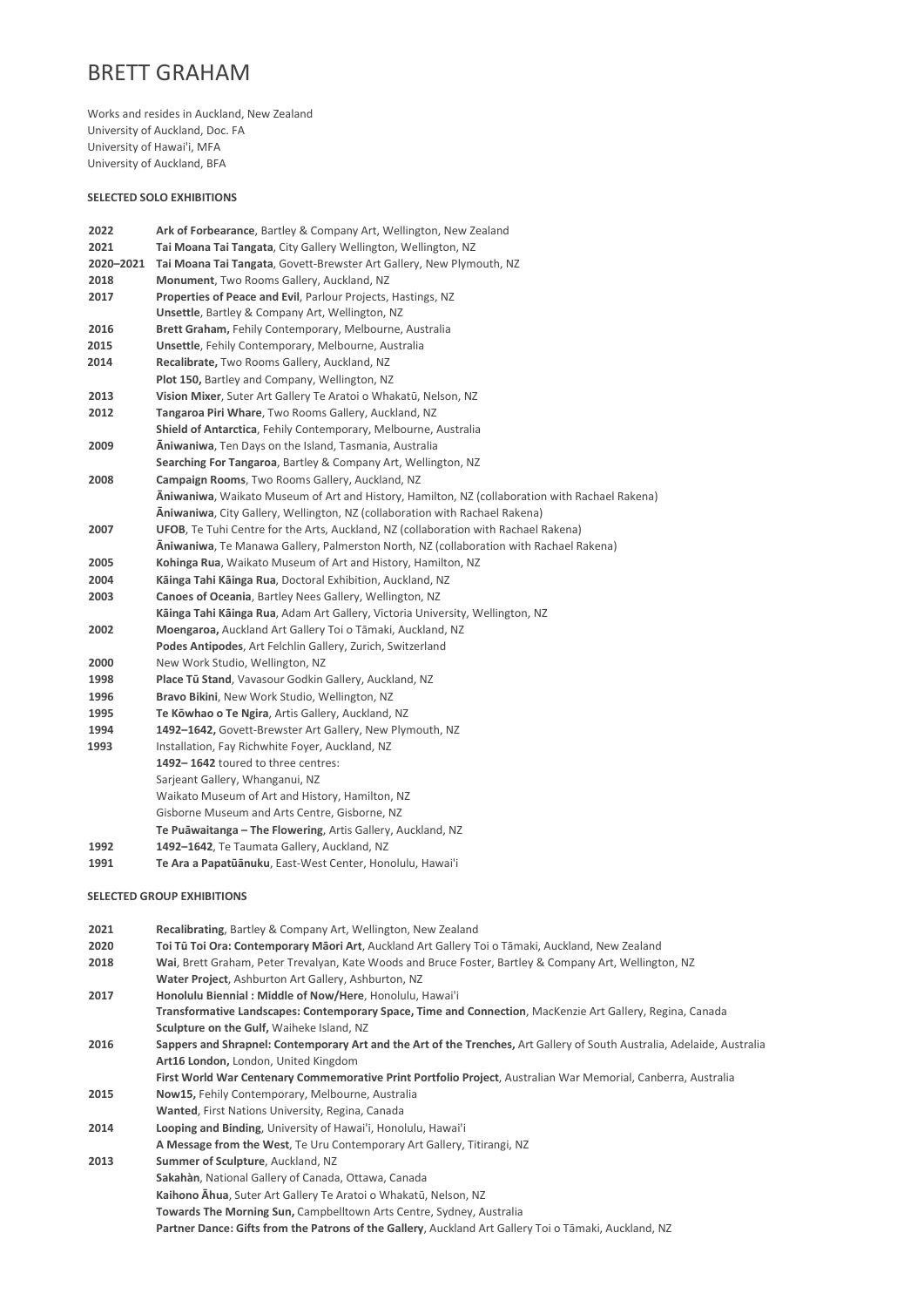| 2012                              | Multiply, Hastings City Art Gallery, Hastings, NZ                                                                       |  |
|-----------------------------------|-------------------------------------------------------------------------------------------------------------------------|--|
|                                   | Partner Dance, Auckland City Art Gallery, Auckland, NZ                                                                  |  |
| 2011                              | Ngā Hau E Wha, Ngā Tai E Toru, Fehily Contemporary, Melbourne, Australia                                                |  |
|                                   | Introducing Our Artists, Fehily Contemporary, Melbourne, Australia                                                      |  |
| 2010                              | The Beauty of Distance: Songs of Survival in Precarious Age, 17th Biennale of Sydney, Sydney, Australia                 |  |
| 2008                              | The Maui Dynasty, Suter Art Gallery Te Aratoi o Whakatū, Nelson, NZ                                                     |  |
| 2007                              | Aniwaniwa, 52nd International Art Exhibition La Biennale Di Venezia, Venice, Italy (collaboration with Rachael Rakena)  |  |
|                                   | Auckland Art Fair, Auckland, NZ                                                                                         |  |
|                                   | Restless, Moving Image Centre, Auckland, NZ                                                                             |  |
|                                   | Telecom Prospect 2007: New Art New Zealand, City Gallery, Wellington, NZ                                                |  |
| 2006                              | The Arrival, Two Rooms Gallery, Auckland, NZ                                                                            |  |
|                                   | Healing Our Spirit Worldwide, Art Gallery of Alberta, Edmonton, Alberta, Canada                                         |  |
|                                   | History Lessons, Dunedin Public Art Gallery, Dunedin, NZ                                                                |  |
|                                   | Zones of Contact, Biennale of Sydney, Museum of Contemporary Art, Sydney, Australia (collaboration with Rachael Rakena) |  |
|                                   | Manawa - Pacific Heartbeat, Spirit Wrestler Gallery, Vancouver, Canada                                                  |  |
| 2005                              | St Matthews Sculpture Exhibition, Auckland, NZ                                                                          |  |
|                                   | Kaipara Art Exhibition, Kaipara, NZ                                                                                     |  |
| 2004                              | Sculpture Exhibition, Peter Webb Gallery, Auckland, NZ                                                                  |  |
| 2003                              | Melbourne Art Fair, Melbourne, Australia                                                                                |  |
| 2001                              | Parihaka, The Art of Passive Resistance, City Gallery, Wellington, NZ                                                   |  |
|                                   | Telecom Prospect 2001: New Nealand Art, City Gallery, Wellington, NZ                                                    |  |
|                                   | Pūrangiaho, Auckland Art Gallery, Auckland, NZ                                                                          |  |
| 1999                              | 50 Contemporary Māori Sculptors, Dowse Art Gallery, Lower Hutt, NZ                                                      |  |
| 1998                              | Te Ara O Tainui, Waikato Museum of Art and History, Hamilton, NZ                                                        |  |
| 1997                              | Fred and Brett Graham Exhibition, Manawatū Art Gallery, Palmerston North, NZ                                            |  |
|                                   | Asia-Pacific Contemporary Triennial, Queensland Art Gallery, Brisbane, Australia                                        |  |
|                                   | He Puaawaitanga Whakaaro - Recent Māori Sculpture, Govett Brewster Art Gallery, New Plymouth, NZ                        |  |
| 1996                              | Sculpture 96, Artis Gallery, Auckland, NZ                                                                               |  |
| 1995                              | Te Karohirohi Taonga, Waikato Museum of Art and History, Hamilton, NZ                                                   |  |
|                                   | Korurangi – New Māori Art, New Gallery, Auckland Art Gallery, Auckland, NZ                                              |  |
|                                   | Western Springs Stone Carving Symposium, Auckland, NZ<br>Tainui, Museum of Art and History, Hamilton, NZ                |  |
|                                   | Te Atinga, Indigenous Artists, Rotorua Sculpture Symposium, Apumoana Marae, Rotorua, NZ                                 |  |
| 1994                              | Art Now, Museum of New Zealand Te Papa Tongarewa, Wellington, NZ                                                        |  |
|                                   | Ten Years On, Fisher Gallery, Pakuranga, Auckland, NZ                                                                   |  |
|                                   | The Gift Line, New Work Studio, Wellington, NZ                                                                          |  |
| 1993                              | Pacific Show, Auckland Society of Arts, Auckland, NZ                                                                    |  |
| 1992                              | Pacific Group Show, Auckland Society of Arts, Auckland, NZ                                                              |  |
|                                   | Awesome, Te Taumata Gallery, Auckland, NZ                                                                               |  |
| 1991                              | Māori Contemporary Art Show, Wellington, NZ                                                                             |  |
|                                   | Te Atinga, Kapiolani Community College, University of Hawai'i, Honolulu, Hawai'i                                        |  |
| 1990                              | Graduate Art Exhibition, University of Hawai'i, Honolulu, Hawai'i                                                       |  |
|                                   | <b>Origins</b> , Kapiolani Community College, University of Hawai'i, Honolulu, Hawai'i                                  |  |
|                                   | Bad Art, Community Arts Center, Honolulu, Hawai'i                                                                       |  |
| 1989                              | 47th International Winter Snow Festival, Japan                                                                          |  |
|                                   | Graduate Art Exhibition, University of Hawai'i, Honolulu, Hawai'i                                                       |  |
| 1988                              | Te Ara Hou, Gallery 5, Auckland, NZ                                                                                     |  |
|                                   | Stone Symposium, Western Springs, Auckland, NZ                                                                          |  |
|                                   | Elam Sculpture Show, University of Auckland, NZ                                                                         |  |
| 1987                              | Elam Sculpture Show, Artspace, Auckland, NZ                                                                             |  |
|                                   | Māori Art Today, Gallery 5, Auckland, NZ                                                                                |  |
| 1986                              | Elam Sculpture Show, Star Art Gallery, Auckland, NZ                                                                     |  |
|                                   |                                                                                                                         |  |
|                                   |                                                                                                                         |  |
| <b>SELECTED AWARDS AND GRANTS</b> |                                                                                                                         |  |

| 2021 | The Arts Foundation Te Tumu Toi Laureate Award                                           |
|------|------------------------------------------------------------------------------------------|
| 2019 | Govett-Brewster Art Gallery's Creative New Zealand Artist in Residence, New Plymouth, NZ |
| 2016 | International Artists in Residence (iAIR) program, University of Lethbridge, Canada      |
| 2014 | <b>CNZ New York Residency at ISCP</b>                                                    |
| 2005 | National Māori Academic Award, NZ                                                        |
| 1997 | James Wallace Award (second place), NZ                                                   |
| 1992 | Te Waka Toi grant for 1492–1642 installation Te Taumata Gallery                          |
| 1991 | Hawai'i Craftsman Annual Show                                                            |
|      | Atsuo Okamoto Workshop, East-West Fieldwork Award, Japan                                 |
| 1989 | East-West Center Degree Scholarship, Honolulu, Hawai'i                                   |
|      | Tainui Scholarship. Waikato. NZ                                                          |
|      | John Weeks Trust Art Competition, University of Auckland, NZ                             |
| 1987 | Elam Art Scholarship, University of Auckland, NZ                                         |
|      | <b>Winiata Memorial Prize, NZ</b>                                                        |